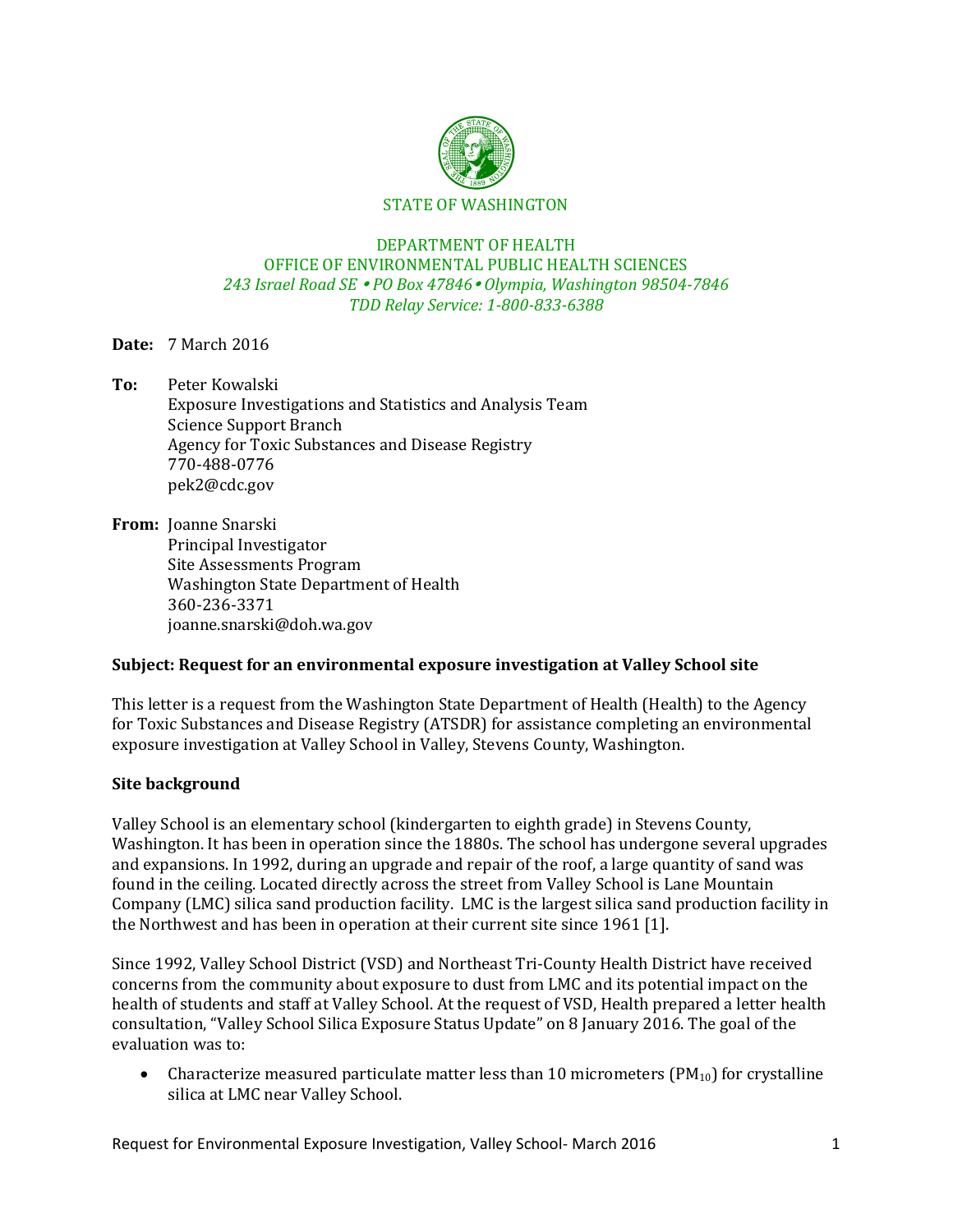• Inform VSD and the community about next steps and recommendations to protect or reduce possible human exposure to silica.

Health concluded that, although there are some uncertainties, available data indicate that  $PM_4$  silica concentrations at Valley School may be greater than 3 micrograms per cubic meter  $(\mu g/m^3)$ . This is the acceptable source impact level (ASIL) for crystalline silica in Washington State. Therefore, the concentration of respirable (PM4) silica that students and staff are exposed to at Valley School may harm health.

Since the site poses a potential threat to students and staff, Health recommends an environmental exposure investigation (EI) at Valley School. An EI would consist of air monitoring that includes crystalline silica analysis of PM<sup>4</sup> samples. The Washington State Department of Ecology (Ecology), VSD, and Northeast Tri-County Health District are supportive of an environmental exposure investigation to address data gaps and determine if there is a health risk at Valley School [2,3].

## **Justification for environmental exposure investigation**

# **1. Can an exposed population be identified?**

Yes, there is an exposed population. VSD is located on one campus situated across the street from LMC. The district serves approximately 310 children and students ages 1 year to 18 years old on-site through their Early Learning Center, day care facility, kindergarten through 12th grade, and before and after school programs [4,5]. Valley School District also has athletic fields that are used by both the school and community groups for youth sports. In addition, the district employs 106 classroom teachers and staff [4].

## **2. Does a data gap exist that affects the ability to determine if a health hazard exists?**

Yes, Health's Valley School letter health consultation concluded that a data gap exists. There are known limitations and uncertainties associated with the current dataset that affects the ability to determine if a health hazard exists:

- Some filter blanks had high silica levels. The blanks that showed high silica mass also had high gravimetric mass measurements (>30 µg) from their initial analysis. ATSDR noted positive bias in field blanks in the Federal Reference Monitor (FRM) data [6]. All blanks that had satisfactory initial gravimetric mass measurements also had satisfactory silica mass measurements.
- The Washington State ASIL is based on data from respirable particulates, which have a cutpoint of 4 microns in aerodynamic diameter  $(PM_4)$ . Only  $PM_{10}$  silica was measured and particulate matter less than  $PM<sub>4</sub>$  silica mass has not been confirmed. Since the only data available for review was collected on-site at LMC with an aerodynamic cutpoint of  $PM<sub>10</sub>$ , we cannot conclude the concentration of respirable silica (PM<sub>4</sub>) that students and staff may be exposed to at Valley School.
- FRM filters were collected on-site at LMC and not on the grounds of Valley School. No silica ambient air monitoring data has been collected from Valley School. However, if the crystalline silica to  $PM_{10}$  mass ratios are considered to be similar at the two locations, crystalline silica concentrations at Valley School would be higher than those measured at the FRM location on the south side of LMC. Without crystalline silica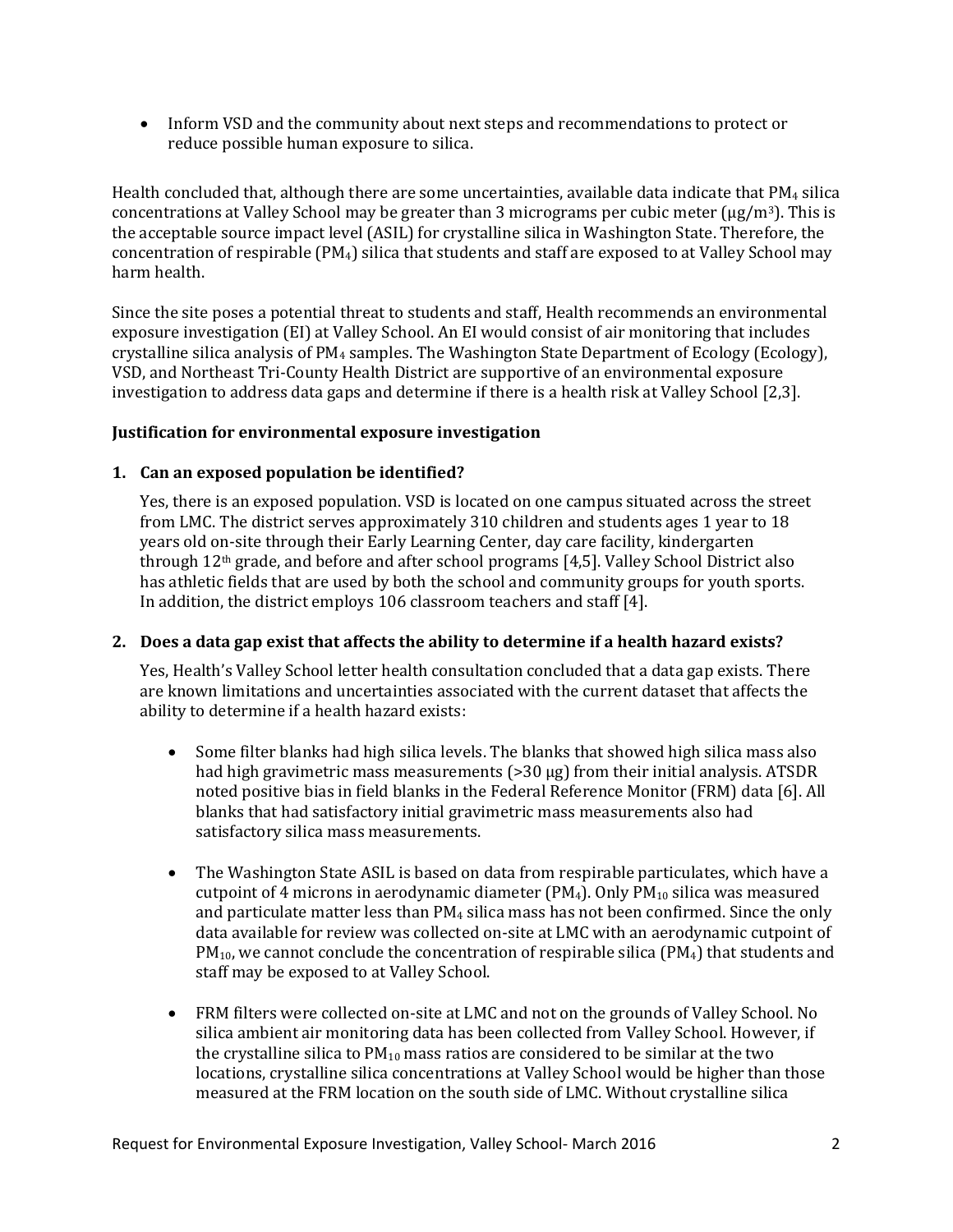measurements from Valley School it is not possible to determine if the crystalline silica to PM<sup>10</sup> mass ratio is similar to that measured at LMC.

- Since silica is a common crustal constituent, silica measurements could also be influenced by other background features such as traffic patterns from nearby roads.
- The type of filter used (Teflon filter instead of polyvinylchloride filters), sample storage conditions, and holding time (age of the samples) before Washington State Department of Labor and Industries (LNI) crystalline silica analysis, may also contribute to sources of uncertainty and results variability.
- Data quality concerns with the silica data prevent a definitive finding regarding respirable silica concentrations at Valley School or other nearby locations. Depending on the major source of silica (traffic or silica processing), the FRM monitor may not represent the highest silica concentrations in the area.

## **3. Can an EI be designed to address this data gap?**

Yes, an EI can be designed to address the data gap. The approach would use the method developed by Richards and Brozell for measuring  $PM<sub>4</sub>$  crystalline silica content [7]. This methodology consist of adapting the EPA high volume PM  $_{2.5}$  method samplers to collect  $PM<sub>4</sub>$  filtered samples [8]. These PM<sub>4</sub> samples are then analyzed with X-ray diffraction (XRD) using the NIOSH Method 7500 [9]. A similar approach was used for community exposure to ambient respirable crystalline silica near sand processing facilities in Wisconsin [10].

The EI would include air monitoring to specifically look for crystalline silica through the analysis of PM<sub>4</sub> samples at Valley School. Previous sampling efforts only included  $PM_{10}$ samples. The PM4 respirable crystalline silica data would be initially compared to the health standard of 3 µg/m<sup>3</sup>. The health standard is based on average exposure. If exposures on average are below the health standard, then exposures are not expected to be harmful. If they are above the standard, then further site specific evaluation of the exposure and its public health implications will be performed per ATSDR's Public Health Assessment Guidance Manual, Chapter 8.

#### **4. How will the EI results impact public health decision-making for the site?**

An environmental exposure investigation will respond to VSD and community concerns by determining if dust from LMC has the potential to impact the health of students and staff at VSD. Results and recommendations from the EI will be used to inform the potential need for future actions at VSD, LMC or from other state and local agencies to protect human health. Past activities have included:

- **Valley School District:** VSD has periodically kept students indoors during high wind events to reduce their exposure to dust. An EI will help VSD determine whether this or other actions are appropriate to protect students and staff.
- **Lane Mountain Company:** LMC has previously taken actions to reduce the amount of dust blowing onto the Valley School campus. LMC is actively participating in the stakeholder group and has stated they are willing to take other control steps if the EI results illustrate a need for additional action [2].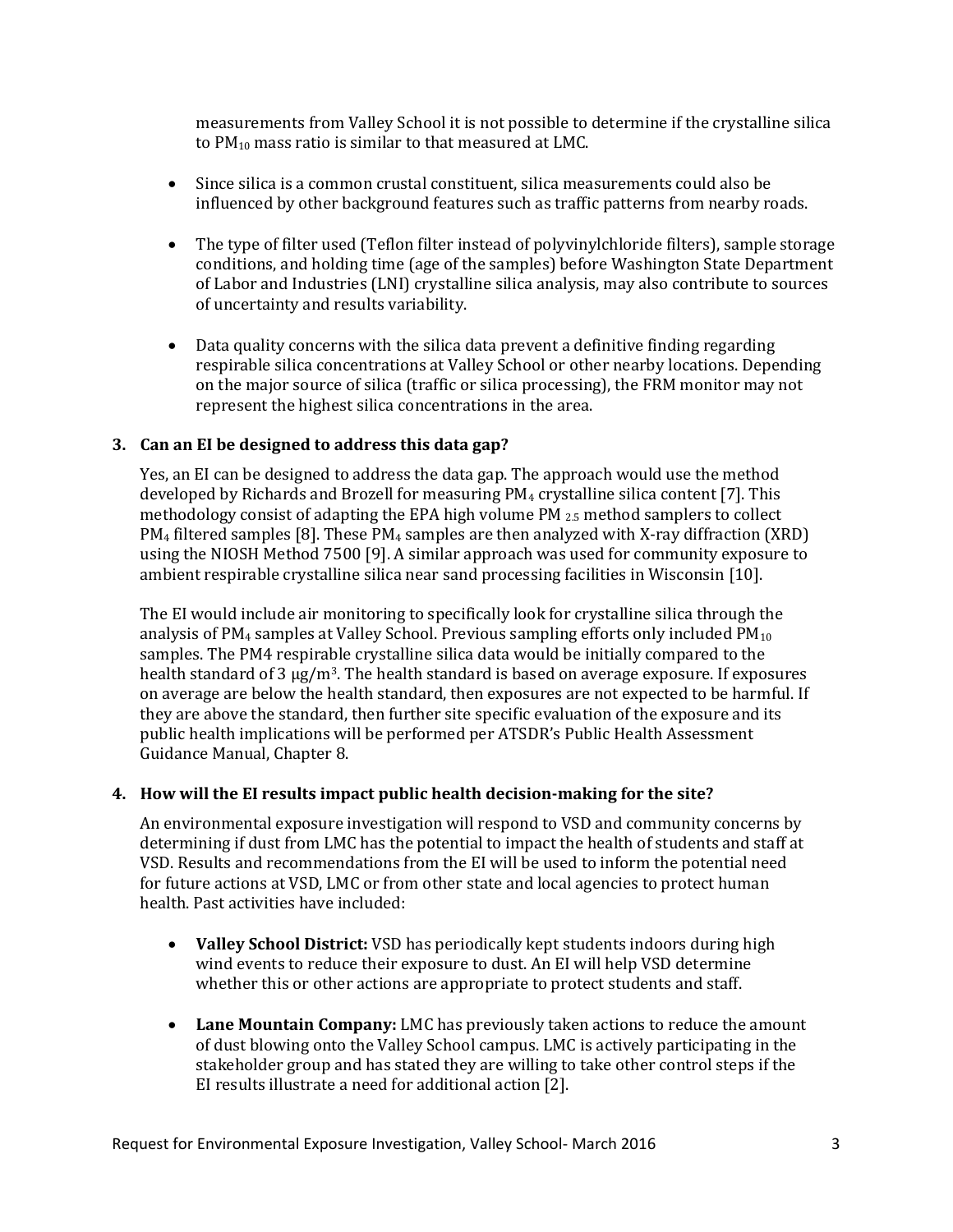If you have any questions regarding this request please feel free to contact me at 360-236-3371 or 1-877-485-7316 or by email a[t joanne.snarski@doh.wa.gov.](mailto:joanne.snarski@doh.wa.gov)

Sincerely,

Joanne Snarski Principal Investigator Site Assessment and Toxicology Section

Cc: Lenford O'Garro, Department of Health John Poffenroth, Department of Ecology Phillip Peters, Labor and Industries Kevin Foster, Valley School District Matt Schanz, Northeast Tri-County Health District Joe Scates, Lane Mountain Company Debra Gable, ATSDR Region 10

#### **Attachments**

Letter of support from Northeast Tri-County Health District, Board of Health Letter of support from Valley School Board